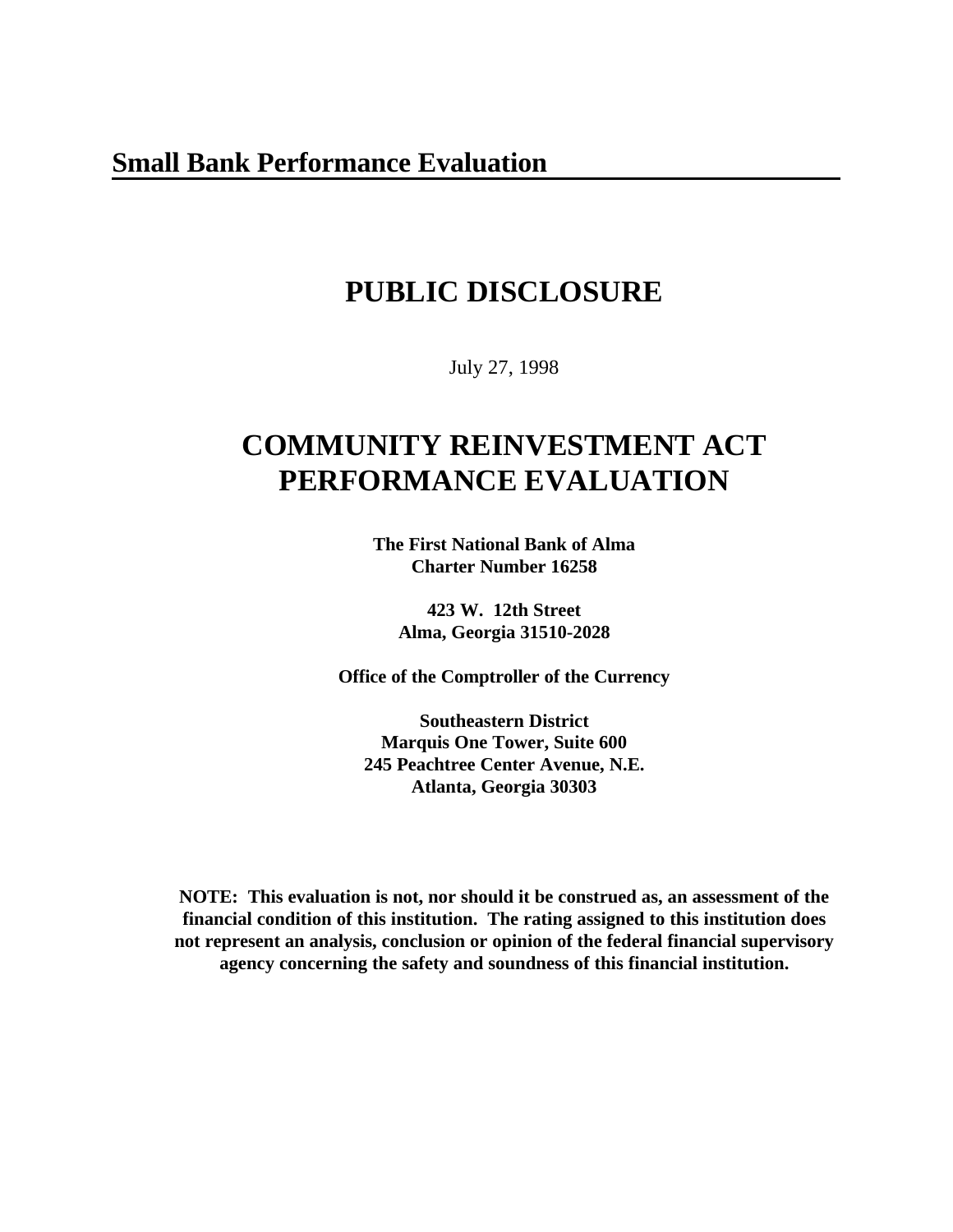# **GENERAL INFORMATION**

*The Community Reinvestment Act (CRA) requires each federal financial supervisory agency to use its authority when examining financial institutions subject to its supervision, to assess the institution's record of meeting the credit needs of its entire community, including low- and moderate-income neighborhoods, consistent with safe and sound operation of the institution. Upon conclusion of such examination, the agency must prepare a written evaluation of the institution's record of meeting the credit needs of its community.* 

*This document is an evaluation of the Community Reinvestment Act (CRA) performance of The First National Bank of Alma prepared by The Office of the Comptroller of the Currency, the institution's supervisory agency, as of July 27, 1998. The agency rates the CRA performance of an institution consistent with the provisions set forth in Appendix A to 12 CFR Part 25.*

**INSTITUTION'S CRA RATING:** This institution is rated Satisfactory.

The following major factors provide support for The First National Bank of Alma's rating:

- < The loan-to-deposit ratio exceeds satisfactory performance given the bank's size, financial condition, and the credit needs within the community.
- < A reasonable amount of loans and other lending related activities are within the bank's assessment area.
- < The distribution of loans reflects reasonable penetration among individuals of different income levels and businesses of different sizes.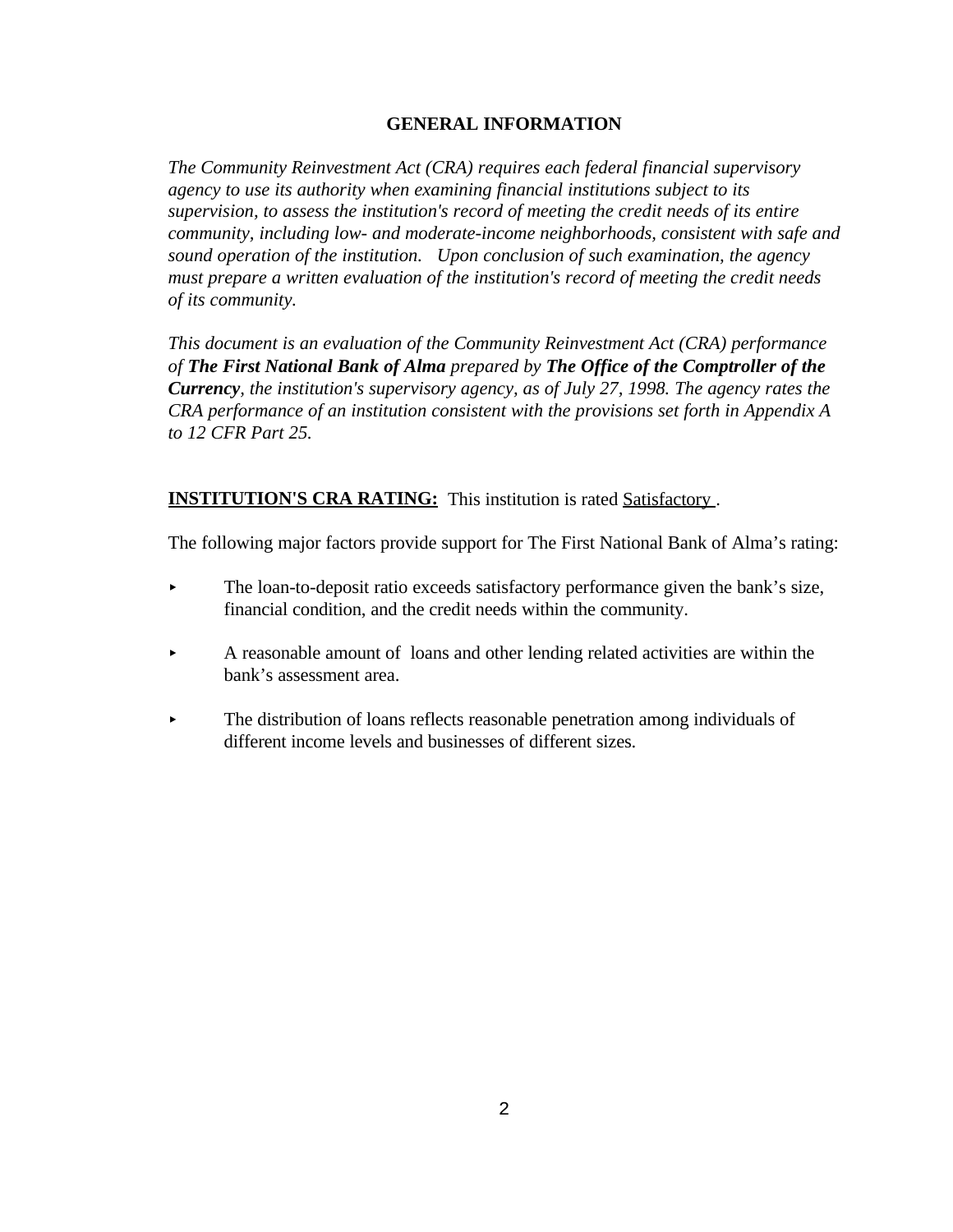*The following table indicates the performance level of The First National Bank of Alma with respect to each of the five performance criteria.* [Indicate the performance level under each criteria by marking an "X" in the appropriate column. If the institution received no complaints since the prior examination, do not "X" a column, instead type over all three boxes "No complaints were received since the prior examination."]

| <b>SMALL</b><br><b>INSTITUTION</b><br><b>ASSESSMENT</b><br><b>CRITERIA</b>                           | <b>FIRST NATIONAL BANK OF ALMA</b><br>PERFORMANCE LEVELS                               |                                                                                      |                                                                                          |  |  |
|------------------------------------------------------------------------------------------------------|----------------------------------------------------------------------------------------|--------------------------------------------------------------------------------------|------------------------------------------------------------------------------------------|--|--|
|                                                                                                      | <b>Exceeds</b><br><b>Standards</b><br>for<br><b>Satisfactory</b><br><b>Performance</b> | <b>Meets</b><br><b>Standards</b><br>for<br><b>Satisfactory</b><br><b>Performance</b> | Does not<br>meet<br><b>Standards</b><br>for<br><b>Satisfactory</b><br><b>Performance</b> |  |  |
| Loan to Deposit<br>Ratio                                                                             | X                                                                                      |                                                                                      |                                                                                          |  |  |
| Lending in<br><b>Assessment Area</b>                                                                 |                                                                                        | X                                                                                    |                                                                                          |  |  |
| Lending to<br><b>Borrowers</b> of<br>Different<br>Incomes and to<br>businesses of<br>Different sizes |                                                                                        | X                                                                                    |                                                                                          |  |  |
| Geographic<br>Distribution of<br>Loans                                                               |                                                                                        | X                                                                                    |                                                                                          |  |  |
| Response to<br>Complaints                                                                            | No complaints were received since the prior CRA<br>examination                         |                                                                                      |                                                                                          |  |  |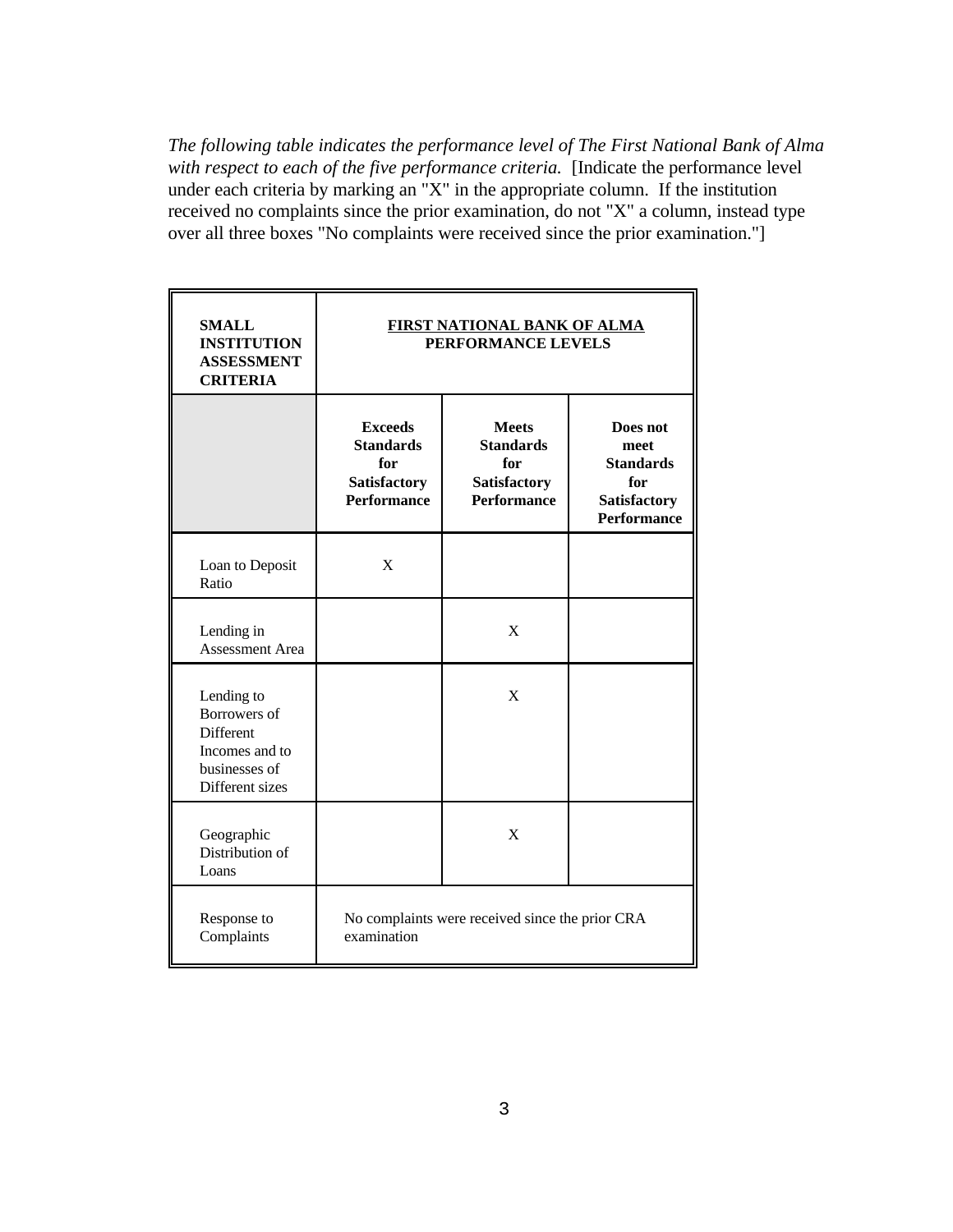## **DESCRIPTION OF INSTITUTION**

As of June 30, 1998, The First National Bank of Alma (FNB Alma) is a \$136 million institution headquartered in Alma, Georgia with one branch in Baxley, Georgia. The bank is 100% owned by First Bankshares of the Southeast. They have two automated teller machines, one located on the bank premises in Alma and another on branch premises in Baxley. Net loans represent 83.56% of assets. The loan portfolio is as follows: commercial/commercial real estate loans (53.22%), residential real estate loans (21.87%), agriculture loans (12.31%) and consumer loans (12.63%) .

The bank offers a wide variety of credit products to consumers, businesses and real estate lending. Also, FNB Alma offers additional banking services, including checking and savings accounts, to meet the needs of its consumer and commercial customers. Currently, there are no legal impediments that would prevent the bank from meeting any credit or banking service needs of the community.

## **DESCRIPTION OF BACON AND APPLING COUNTIES, GEORGIA**

The institution's assessment area is Bacon and Appling counties. This area meets the requirements of the regulation and does not arbitrarily exclude low or moderate income geographies. Bacon County's 1990 Census population was 9,566 while Appling County's 1990 Census population was 15,744. Based on the 1990 Census, Bacon County has two Block Numbering Areas (BNA's), both designated middle income. Appling County has five BNA's, all designated middle income. The 1998 Housing & Urban Development estimated state-wide non-MSA median family income for Georgia of \$34,600

Bacon County's estimated 1998 population is 9,847. The population has experienced a .3% annual growth rate since 1990. The city of Alma is the county's only incorporated municipality. The unemployment rate is approximately 7.2%. These figures were based on published demographic information and the Alma- Bacon Chamber of Commerce. Major employees in the area include Fleetwood Homes, Milliken, D. L. Lee, Lee Meats, and Georgia Power.

The Appling County Chamber of Commerce estimates Appling County's 1998 population to be 16,670. The population has experienced a .7% growth rate since 1990. The county has three municipalities, Baxley, Graham and Surrency. Approximately 50% of the county's population lives outside the municipalities. The unemployment rate is approximately 10.9%. Major employees include Georgia Power Plant Hatch, the Appling County School System and Rayonier.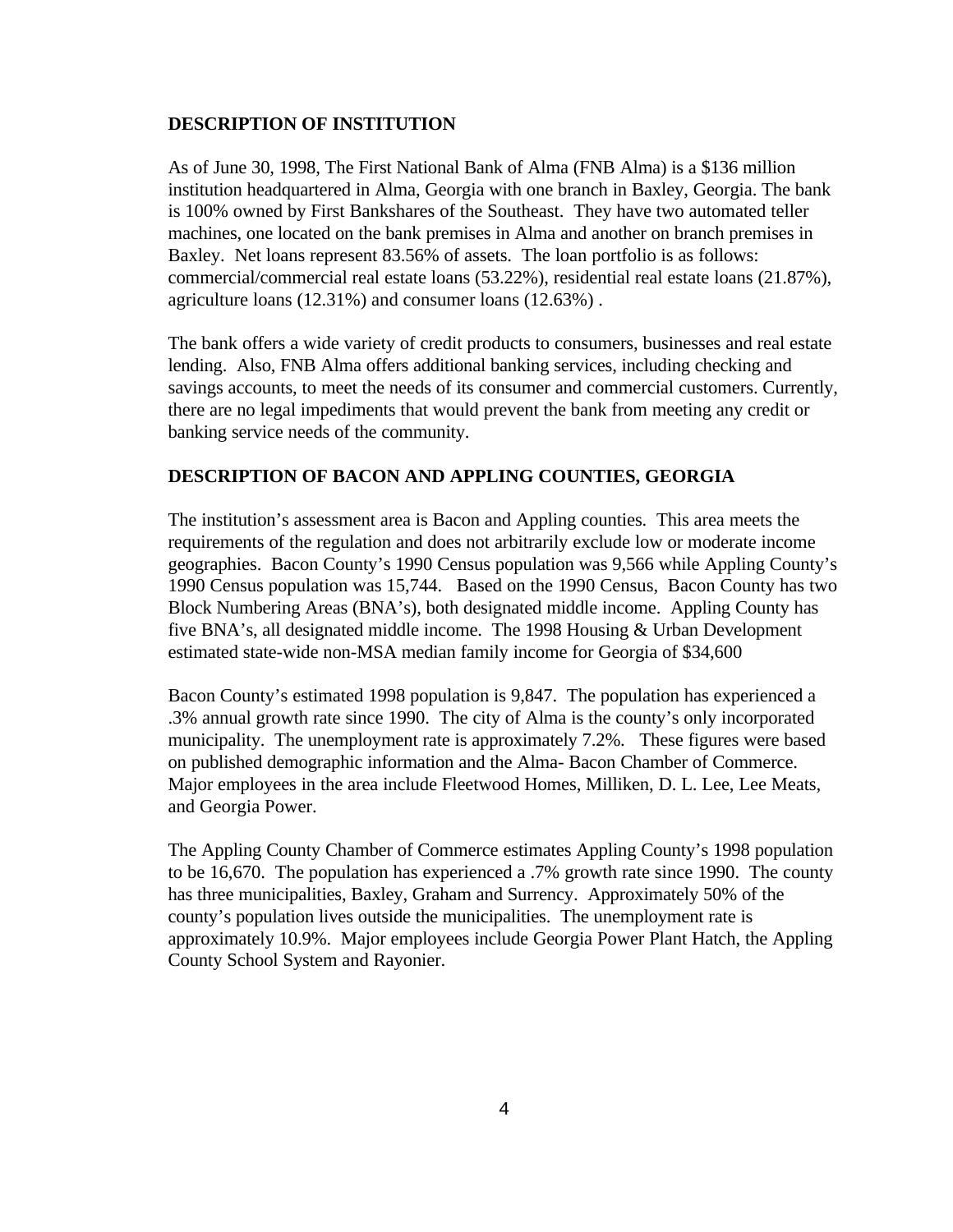Competition in the two counties is provided by a savings and loan association, a regional bank and two state banks. Contacts made with local community leaders indicated that the involvement of financial institutions is positively perceived within the local community. The community leaders stated the local population's banking needs are being adequately met with the volume and business strategies of all financial institutions.

## **CONCLUSIONS WITH RESPECT TO PERFORMANCE CRITERIA**:

#### **Loan-to-Deposit Ratio**

The loan-to-deposit ratio exceeds satisfactory levels given the bank's size, financial condition, and assessment of area credit needs. The average net loan to deposit ratio, using quarter end information from December 31,1995 to March 31, 1998, is 84.23%. This is considered stable and is higher than their local peer banks average ratio of 81.51% for the same time period. The bank's peer group consists of all national and state chartered institutions in the assessment area.

In addition, the FNB Alma was compared to a national peer group of banks with total assets between \$100 million to \$250 million and located in a non-metropolitan area (MSA). Over the last five quarters, FNB Alma's average loan to deposit ratio is 87.96 %. This ratio was considerably higher than the national peer group average ratio of 65.93%.

### **Lending In Assessment Area**

A reasonable number of the bank's loans are within their assessment area. A sample of 40 loans consisting of 7 residential real estate, 29 consumer and 4 Commercial/ agriculture loans were reviewed. All loans in this sample were made in the assessment area. This is consistent with the bank's internal reports of loans made in the first quarter of 1998 which showed 70% of the 117 loans made within the assessment area.

#### **Lending to Borrowers of Different Incomes and to Businesses of Different Sizes**

The dispersion of loans to borrowers of different income levels and businesses of different sizes is reasonable. Of the sample of 36 residential real estate and consumer loans, all 36 or 100% were made within the assessment area. Borrowers were categorized as low-, moderate-, or upper- income based on the 1998 non-MSA median family income for Georgia of \$34,600. The following table shows the results of this analysis.